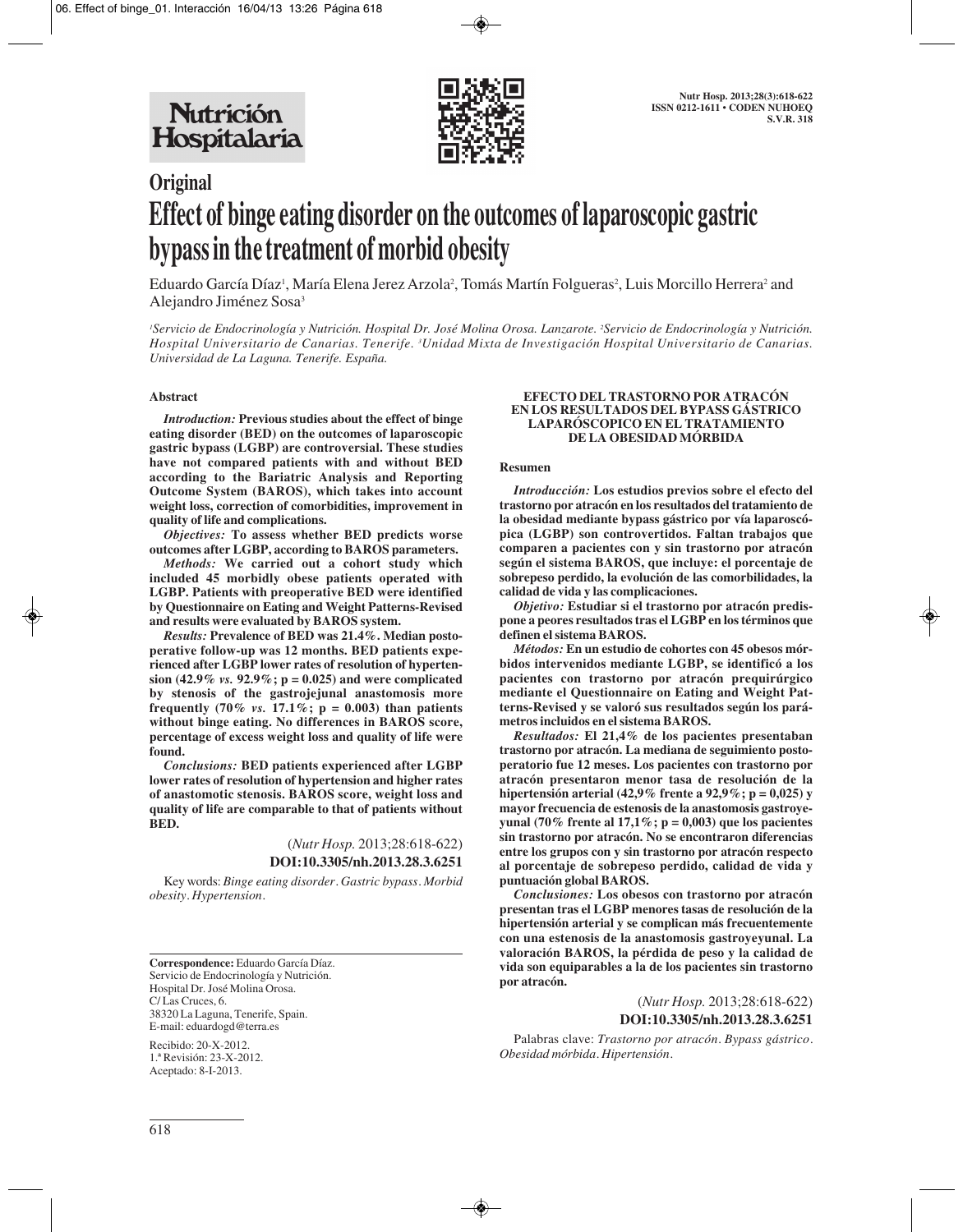# **Abbreviations**

BAROS: Bariatric Analysis and Reporting Outcome System.

LGBP: Laparoscopic gastric bypass.

BMI: Body mass index.

NBE: No binge eating disorder or fewer than 1 episode of binge per week.

EWL: Percentage of excess weight loss.

QEWP-R: Questionnaire on eating and weight patterns-revised.

BED: Binge eating disorder.

# **Introduction**

Laparoscopic gastric bypass (LGBP) is considered the procedure of choice for obese patients who meet the criteria for bariatric surgery, especially those with a body mass index  $(BMI) \le 50 \text{ kg/m}^2$ .<sup>1</sup> In recent years interest in finding predictors of outcomes of LGBP, to guide the selection of appropriate candidates, is increasing. It has been proposed that one of these predictors could be the presence of certain disorders of eating behavior, such as binge eating disorder (BED). In a previous study using the Spanish version of the Questionnaire on Eating and Weight Patterns-Revised (QEWP-R) as a method of diagnostic assessment, BED was identified in the 25.9% of morbidly obese patients operated with LGBP.2

Studies about the effect of BED on the outcomes of LGBP are controversial. Latner et al. followed their patients for a period of 16 months and concluded that BED predicts weight loss.<sup>3</sup> Sallet et al. reported that BED is associated with poorer weight loss at 2-years follow-up.4 Alger-Mayer et al. observed that BED was not predictive of poor weight loss outcomes in patients up to 6 years after LGBP.<sup>5</sup> Differences in percentage of excess weight loss (EWL) at 6 months after surgery reported by Green et al. (46.8% for BED and 41.2% for those without BED) were statistically significant, but the authors describe these differences as clinically insignificant.6

This controversy is added to the lack of studies comparing patients with and without BED according to the Bariatric Analysis and Reporting Outcome System  $(BAROS)$ ,<sup>7</sup> reference method which measures weight loss, correction of comorbidities, improvement in quality of life and complications. These limitations determine that the current practice with BED patients is very variable: 20% are operated, in 27.3% surgery is delayed until improvement of the disorder and in 45.3% attitude depends on severity of the disorder.8

The objective of this study was to assess whether patients with at least one binge episode per week have worse outcomes after LGBP than those without BED, in terms of EWL, resolution of comorbidities, surgical complications, quality of life and BAROS overall score.

# **Methods**

We conducted a prospective cohort study of 45 morbidly obese patients undergoing LGBP by the same surgical team, between January 2010 and February 2012, in the Canary Universitary Hospital, whose geographic area of reference is the north of the island of Tenerife and La Palma in the Canary Islands. All patients provided written informed consent and were given an information sheet. Before surgery, patients visited the Nutrition Consultation of the same hospital, in order to assess the weight and height, review the comorbidities and ensure that they met the criteria for bariatric surgery proposed by the Spanish Society of Obesity Surgery in the year 2003: 1) BMI  $\geq 40 \text{ kg/m}^2$ , or BMI  $\geq$  35 kg/m<sup>2</sup> if associated comorbidities: type 2 diabetes mellitus, hypertension, dyslipidemia, cardiovascular disease, obstructive sleep apnea syndrome and severe osteoarthropathy. The clinical suspicion of obstructive sleep apnea syndrome was confirmed by polysomnography. 2) Failure of monitored conservative treatment. 3) Adequate psychological profile, once assessed by the Psychiatry Service.

Each patient completed the Spanish version of QEWP-R on the third day after surgery. This questionnaire includes 28 items which evaluate the presence and frequency of binge episodes, some additional criteria for the diagnosis of BED as defined in DSM-IV and possible purging (vomiting, laxatives, diuretics or slimming medication, fasting for 24 hours, compulsive exercise). It is completed in 10 minutes and has already been validated in obese patients operated with LGBP.<sup>2</sup> Patients were classified into 2 groups according to the results of the questionnaire: no binge eating disorder or fewer than 1 episode of binge per week (NBE) and BED, when they occurred at least once a week.

At 6, 12, 18 and 24 months after the LGBP, we proceeded to assess weight, review cardiovascular risk factors, ask about possible complications related to surgery, carry out basic analytical study with lipid profile and monitor potential deficits of iron, calcium, vitamin D, folic acid and vitamin  $B_{12}$ , to replace them in specific cases. Nutrition education begun in the preoperative period was continued by Nursing staff. Data were collected in a notebook previously designed for this purpose and BAROS<sup>7</sup> was filled, as indicated in table I. This facilitates making comparisons between different working groups and examines the 4 important aspects of the outcomes after bariatric surgery: weight loss, changes in comorbidities, complications and quality of life. To fill in the quality of life questionnaire we contacted patients by telephone.

Depending on the presence or absence of BED, we explored the BAROS score and EWL at 6, 12, 18 and 24 months, the percentage of resolution or improvement of diabetes, hypertension and dyslipidemia in the last visit to the Nutrition Consultation, the points awarded based on improvement of comorbid condition, the presence or absence of complications and the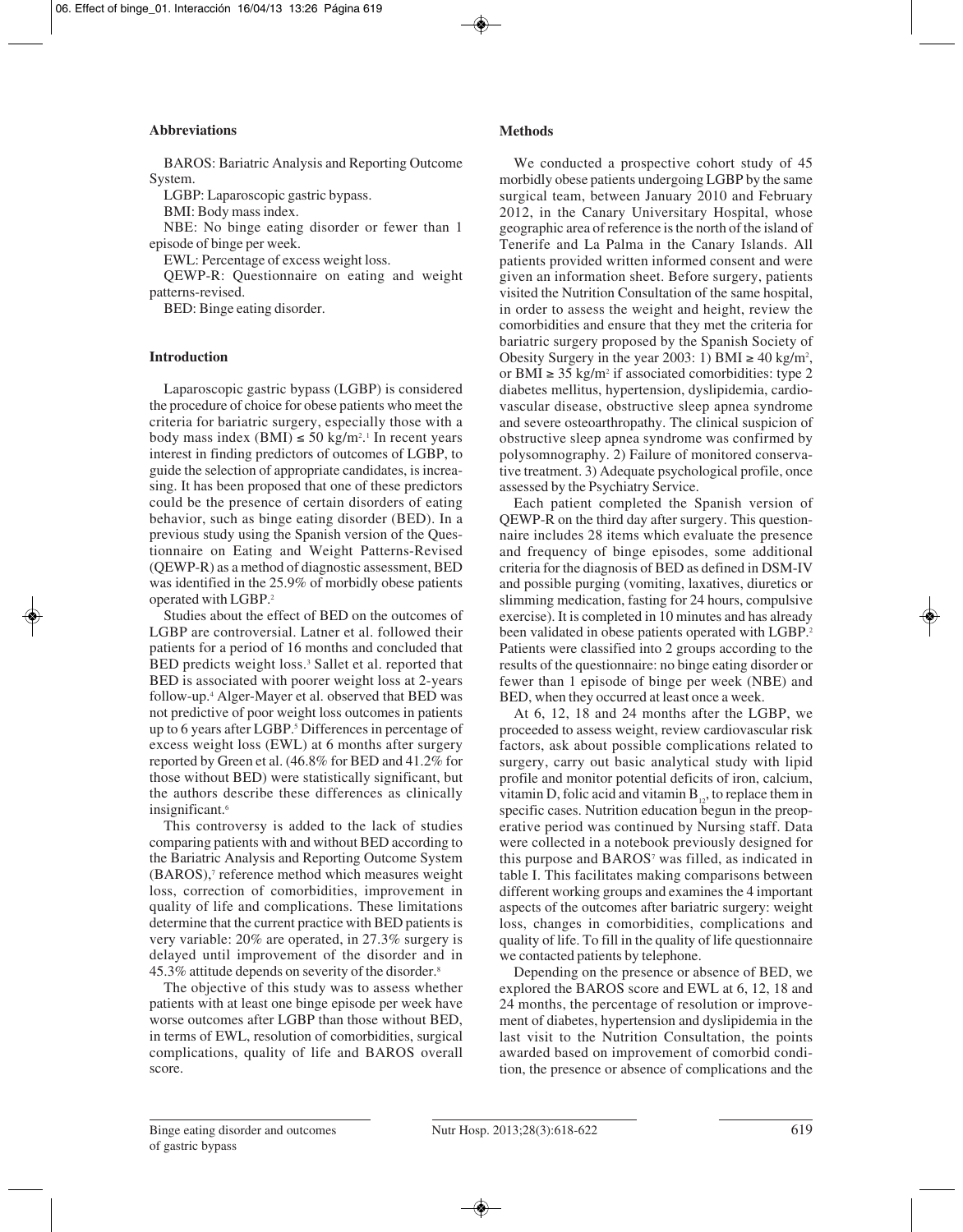| <b>Table I</b>                                        |
|-------------------------------------------------------|
| Evaluation of outcomes of laparoscopic gastric bypass |
| <i>according to the BAROS</i>                         |

|                                            | Score awarded |               | Condition              |  |  |
|--------------------------------------------|---------------|---------------|------------------------|--|--|
|                                            | $-1$          |               | Increase of weight     |  |  |
|                                            | $\theta$      |               | $EWL = 0-24%$          |  |  |
| Percentage of excess<br>weight loss (EWL)* | +1            |               | $EWL = 25-49\%$        |  |  |
|                                            | $+2$          |               | $EWL = 50-74%$         |  |  |
|                                            | $+3$          |               | $EWL = 75 - 100\%$     |  |  |
|                                            | $-1$          |               | Worsening              |  |  |
|                                            | $\theta$      |               | No changes             |  |  |
|                                            | $+1$          |               | Improvement,           |  |  |
|                                            |               |               | without resolution     |  |  |
|                                            |               |               | Resolution of 1        |  |  |
|                                            |               |               | mayor comorbidity,     |  |  |
| Comorbidities <sup>†</sup>                 | $+2$          |               | improvement of         |  |  |
|                                            |               |               | minor comorbidities    |  |  |
|                                            |               |               | Resolution of all      |  |  |
|                                            |               |               | mayor comorbidities,   |  |  |
|                                            | $+3$          |               | improvement of minor   |  |  |
|                                            |               |               | comorbidities          |  |  |
| Complications <sup>‡</sup>                 |               |               | Each minor             |  |  |
|                                            | $-0.2$        |               | complication           |  |  |
|                                            |               |               | Each major             |  |  |
|                                            | $-1$          |               | complication           |  |  |
|                                            | $-1$          |               | Each surgical revision |  |  |
|                                            | $-3a-2.1$     |               | Much worse             |  |  |
| Quality of life                            | $-2a-1.1$     |               | Worse                  |  |  |
| (questionnaire of                          | $-1a+1$       |               | No changes             |  |  |
| Moorehead-Ardeldt) <sup>§</sup>            | $+1.1a+2$     |               | <b>Better</b>          |  |  |
|                                            | $+2.1a+3$     |               | Much better            |  |  |
|                                            |               | With          | Without                |  |  |
|                                            |               | comorbidities | comorbidities          |  |  |
|                                            | Failure       | $-3a1$        | 0 or less              |  |  |
| Final evaluation                           | Fair          | $>1-3$        | $> 0-1.5$              |  |  |
| (Sum of 4)                                 | Good          | $> 3 - 5$     | $>1.5-3$               |  |  |
| previous sections)                         | Very good     | $> 5-7$       | $> 3-4.5$              |  |  |
|                                            | Excellent     | $>7-9$        | $>4.5-6$               |  |  |

\*EWL = (baseline weight-current weight)/(baseline weight-ideal weight)  $\times$  100 Considering ideal a BMI of 21 kg/m<sup>2</sup> in the case of women and 22 kg/m<sup>2</sup> in the case of men, ideal weight is calculated as the square of height in meters multiplied by 21 or 22, according to the sex.

† A major comorbidity is resolved when its control has been achieved without medication. Minor comorbidities studied were fatty liver, gallstones, gastroesophageal reflux, menstrual disorders and varicose veins.

‡ Complications were classified as early if they occurred in the first 30 days after the bypass, as late if they occurred after these initial 30 days and as major in the case of life threatening or need to surgical revision.

§ This questionnaire studies the self-esteem, physical activity, social activity, work activity, sexual activity and attitude toward food. Patients assessed all these items on a scale ranging from -0.5 to +0.5. At the end the points for each item were added up.

points achieved with regard to the quality of life questionnaire. Results of quantitative variables were expressed as the median and range (minimummaximum), categorical variables as frequencies and percentages. We used the Mann-Whitney test for quantitative variables and the chi-square or Fisher's exact as appropriate for categorical variables. Statistical analysis of data was performed using SPSS version 17.0 (Chicago, Ill). A significance level of  $p < 0.05$ bilateral was fixed for all tests.

# **Results**

The outcomes in 42 patients out of the 45 included in the initial sample were analyzed. The median postoperative follow-up was 12 months (6-24). Among the 3 excluded, 2 stopped attending and 1 never went to the Nutrition Consultation after LGBP. Baseline characteristics were: mean age  $40 \pm 11$  years, percentage of women 71.4%, mean BMI 44.4  $\pm$  4.6 kg/m<sup>2</sup>, 21.4% diabetic, 52.4% hypertensive, 26.2% dyslipidemic, 7.1% with cardiovascular disease, 21.4% with obstructive sleep apnea syndrome, 14.3% with severe osteoarthropathy. 28.5% had a history of depression. We identified 9 patients with BED (21.4%): binge eating occurred once a week in 5 patients and twice a week in the other 4. No differences in baseline characteristics between BED and NBE patients.

The outcomes of LGBP according to the BAROS at 6, 12, 18 and 24 months in the whole sample and in the BED and NBE groups are shown in table II. No differences were found between groups.

The evolution of EWL in BED and NBE patients was as follows: at 6 months (51.3% [38.9-70.4] *vs.* 54.7% [38-85];  $p = 0.29$ ), at 12 months (62% [41.2-88.5] *vs.* 71.7% [33.2-93.9]; p = 0.22), at 18 months (59.7% [38.4-97.3] *vs.* 68.2% [25.9-97.3]; p = 0.74) and at 24 months (27.8% [27.8-27.8] *vs.* 63% [29.2-  $82.5$ ;  $p = 0.11$ ).

The following rates of resolution of major comorbidities after LGBP were obtained in BED and NBE patients, respectively: diabetes  $100\%$  *vs.* 66.7% ( $p = 0.5$ ), hypertension 42.9% *vs.* 92.9% ( $p = 0.025$ ), dyslipidemia 33.3% *vs.* 50% (p = 0.71). BED patients experienced after LGBP lower rates of resolution of all comorbidities than NBE patients  $(33.3\% \text{ vs. } 42.4\%; p = 0.034)$ .

Regarding early complications, there were 3 leakage at anastomosis (6.6%), 3 haemorrahages (6.6%) and 5 surgical wound infections (11.1%). Concerning late complications, there were 13 stenosis of anastomosis (28.8%), 1 intestinal obstruction (2.2%) and 7 cholelithiasis (15.5%). A total of 3 early surgical revisions, 2 late surgical revisions and endoscopic dilatation of all anastomotic stenosis were performed. Vitamin  $B_{12}$  deficiency required parenteral supplementation in 3 patients (6.6%), the rest of nutritional deficits were replaced by oral supplementation: 11 cases required iron  $(24.4\%)$ , 5 folic acid (11.1%), 11 calcium (24.4%) and 5 vitamin D (11.1%). BED patients were complicated by stenosis of the gastrojejunal anastomosis more frequently than NBE patients (70% *vs.* 17.1%;  $p = 0.003$ ).

The median BAROS score for quality of life was 2.15 (-0.3-3). These medians and ranges were achieved for each quality of life axis: 0.4 (-0.1-0.5) for physical activity, 0.4 (-0.3-0.5 ) for self-esteem, 0.3 (-0.1-0.5) for attitude towards food, 0.3 (-0.5-0.5) for work acti-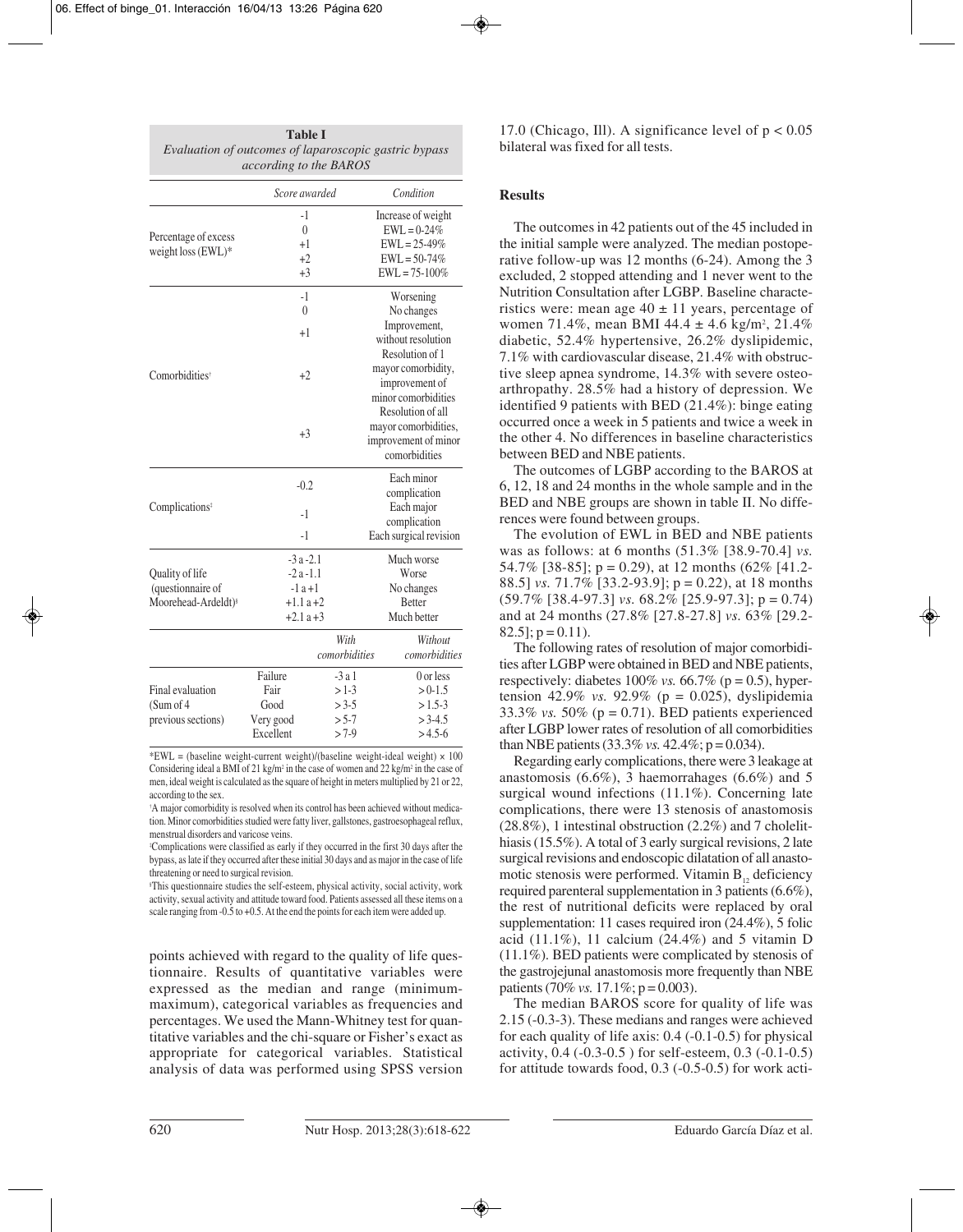| and without preoperative binge eating |          |          |                         |                  |  |  |
|---------------------------------------|----------|----------|-------------------------|------------------|--|--|
|                                       | Total    | $NBE*$   | <b>BED</b> <sup>†</sup> | $\boldsymbol{p}$ |  |  |
| 6 months $-n(%)$                      | $n = 42$ | $n = 33$ | $n = 9$                 |                  |  |  |
| Fair                                  | 3(7.5)   | 2(6)     | 1(11.1)                 |                  |  |  |
| Good                                  | 14(32.5) | 11(33.3) | 3(33.3)                 | 0.96             |  |  |
| Very good                             | 14(32.5) | 11(33.3) | 3(33.3)                 |                  |  |  |
| Excellent                             | 11(27.5) | 9(27.2)  | 2(22.2)                 |                  |  |  |
| 12 months $-n(\%)$                    | $n = 33$ | $n = 26$ | $n = 7$                 |                  |  |  |
| Fair                                  | 2(6)     | 2(7.7)   | 0(0)                    |                  |  |  |
| Good                                  | 8(24.4)  | 5(19.2)  | 3(42.9)                 | 0.49             |  |  |
| Very good                             | 8(24.2)  | 6(23.1)  | 2(28.6)                 |                  |  |  |
| Excellent                             | 15(45.4) | 13(50)   | 2(28.6)                 |                  |  |  |
| 18 months $-n(%)$                     | $n = 20$ | $n = 14$ | $n = 6$                 |                  |  |  |
| Fair                                  | 2(10)    | 2(14.3)  | 0(0)                    |                  |  |  |
| Good                                  | 4(20)    | 2(14.3)  | 2(33.3)                 | 0.63             |  |  |
| Very good                             | 6(30)    | 4(28.6)  | 2(33.3)                 |                  |  |  |
| Excellent                             | 8(40)    | 6(42.9)  | 2(33.3)                 |                  |  |  |
| 24 months $-n(%)$                     | $n = 11$ | $n = 10$ | $n = 1$                 |                  |  |  |
| Fair                                  | 1(9)     | 1(10)    | 0(0)                    |                  |  |  |
| Good                                  | 4(36.3)  | 3(30)    | 1(100)                  | 0.59             |  |  |
| Very good                             | 2(18.1)  | 2(20)    | 0(0)                    |                  |  |  |
| Excellent                             | 4(36.3)  | 4(40)    | 0(0)                    |                  |  |  |

**Table II** *Outcomes of laparoscopic gastric bypass according to the BAROS at 6, 12, 18 and 24 months in patients with*

\*No binge eating disorder or fewer than 1 episode of binge per week.

† Binge eating disorder, subclinical (1 binge eating per week) or clinical (2 or more binge eating per week).

vity, 0.4 (-0.1 - 0.5) for social activity and 0.35 (-0.5- 0.5) for sexual activity. No differences in test scores for quality of life between BED and NBE patients.

# **Discussion**

In this paper we have tried to show that BED patients experienced after LGBP lower rates of resolution of hypertension and were complicated by stenosis of the gastrojejunal anastomosis more frequently. No differences in BAROS score, EWL and quality of life were found. These results correspond to a median postoperative follow-up of 12 months.

The finding that preoperative BED does not predict worse weight loss after LGBP is comparable to that reported by Bocchieri-Ricciardi et al., which followed their patients for 18 months and, like us, used the QEWP-R as diagnostic method.9 Alger-Mayer et al. reached the same conclusion, after a 6-year postoperative follow-up and using another method, the Binge Eating Scale.<sup>5</sup> However Sallet et al. found that BED is associated with poorer weight loss at 2-year followup4 ; this group assessed lifetime prevalence of BED, while the QEWP-R is limited to last 6 months and the Binge Eating Scale refers to the present moment. Not considering postoperative presence of BED, which has been described in 51% of patients<sup>10</sup> and is correlated with greater weight regain,<sup>11</sup> could be a limitation of our study. The assessment of the outcomes according to the BAROS could be an advantage. To our knowledge, this is the first study about the outcomes of LGBP in BED patients that, by using this standardized system, has evaluated the evolution of comorbidities and the complications in this group of patients.

A previous study reported that obese patients with a history of depression experienced after LGBP lower rates of resolution of comorbidities.12 We believe that the finding that BED patients have lower rates of resolution of hypertension may have multiple implications. 40% of patients who undergo LGBP expect the resolution of their hypertension and this expectation is one of the main motivating factors for choosing this procedure.13 Improvement of cardiovascular risk estimated by the Framingham algorithm, from 4.5% before LGBP to 1% at 2 years after surgery, $14$  may be less significant in patients with lower resolution rates of hypertension. These lower resolution rates also have been observed in patients with longer preoperative duration of hypertension<sup>15</sup> or with vitamin D depletion.<sup>16</sup>

Stenosis of the gastrojejunal anastomosis occurs in 3-27% of patients after LGBP and its etiology is multifactorial: stomal ulcer, reflux, ischemia of the suture, retraction of the scar, or an inadequate technique, may contribute to its appearance.17 Busetto et al. observed that 5-year frequency of gastric pouch and esophageal dilatation after laparoscopic adjustable gastric banding was significantly higher in binge eaters than in nonbinge eaters.18 The finding that BED also is associated to a higher frequency of anastomotic stenosis in patients undergoing LGBP could justify a closer postoperative monitoring of these patients.